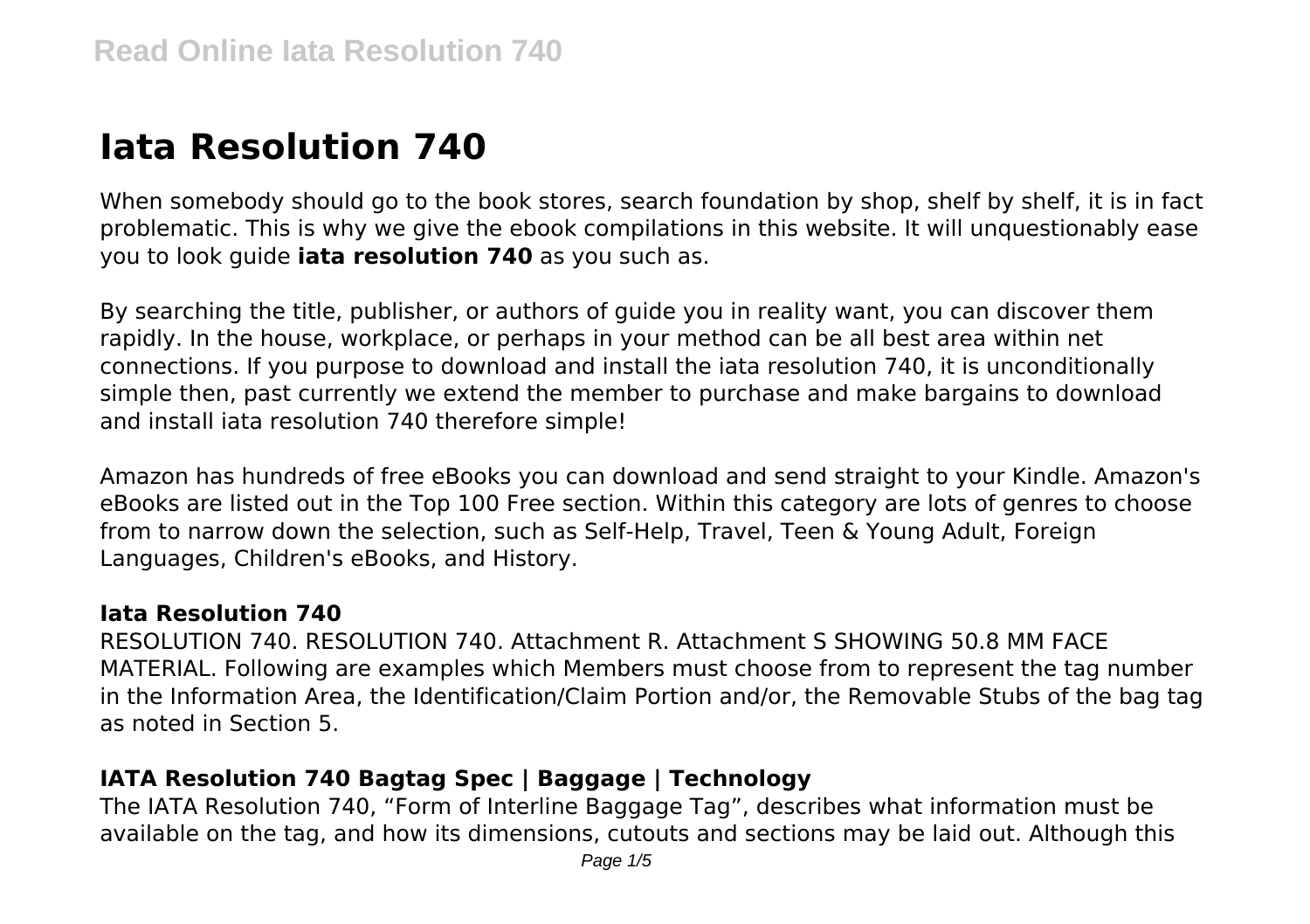can be individually designed by every individual airline company, many factors must

# **[Books] Iata Resolution 740**

Resolution 709 - Baggage Transfer Message (BTM) Resolution 739 - Baggage Security Control; Resolution 740 - Form of Interline Baggage Tag; Resolution 741 - Passenger Name and Address Label; Resolution 743 - Found and Unclaimed Checked Baggage; Resolution 743a - Forwarding Mishandled Baggage; Resolution 743b - Baggage Identification Chart

#### **IATA - Baggage Standards**

online proclamation Iata Resolution 740 can be one of the options to accompany you in imitation of having additional time. It will not waste your time. resign yourself to me, the e-book will unconditionally

## **[Book] Iata Resolution 740**

Resolutions are binding for IATA member airlines. Adopting, changing or rescinding a resolution requires unanimous support from all airlines participating in the conference. Recommended Practices are not binding but provide guidance. Adoption of a Recommended Practices requires the support of two thirds of the airlines participating in the ...

## **IATA - Resolution Directory**

A resolution provides terms and conditions that applicants and Accredited Agents must comply with to undertake sales on behalf of IATA member airlines. The Resource Center below contains all of the currently effective Resolutions of the IATA Passenger Agency Conference .

## **IATA - PAC Resolutions**

The license plate is printed on the carrier tag in barcode form and in human-readable form (as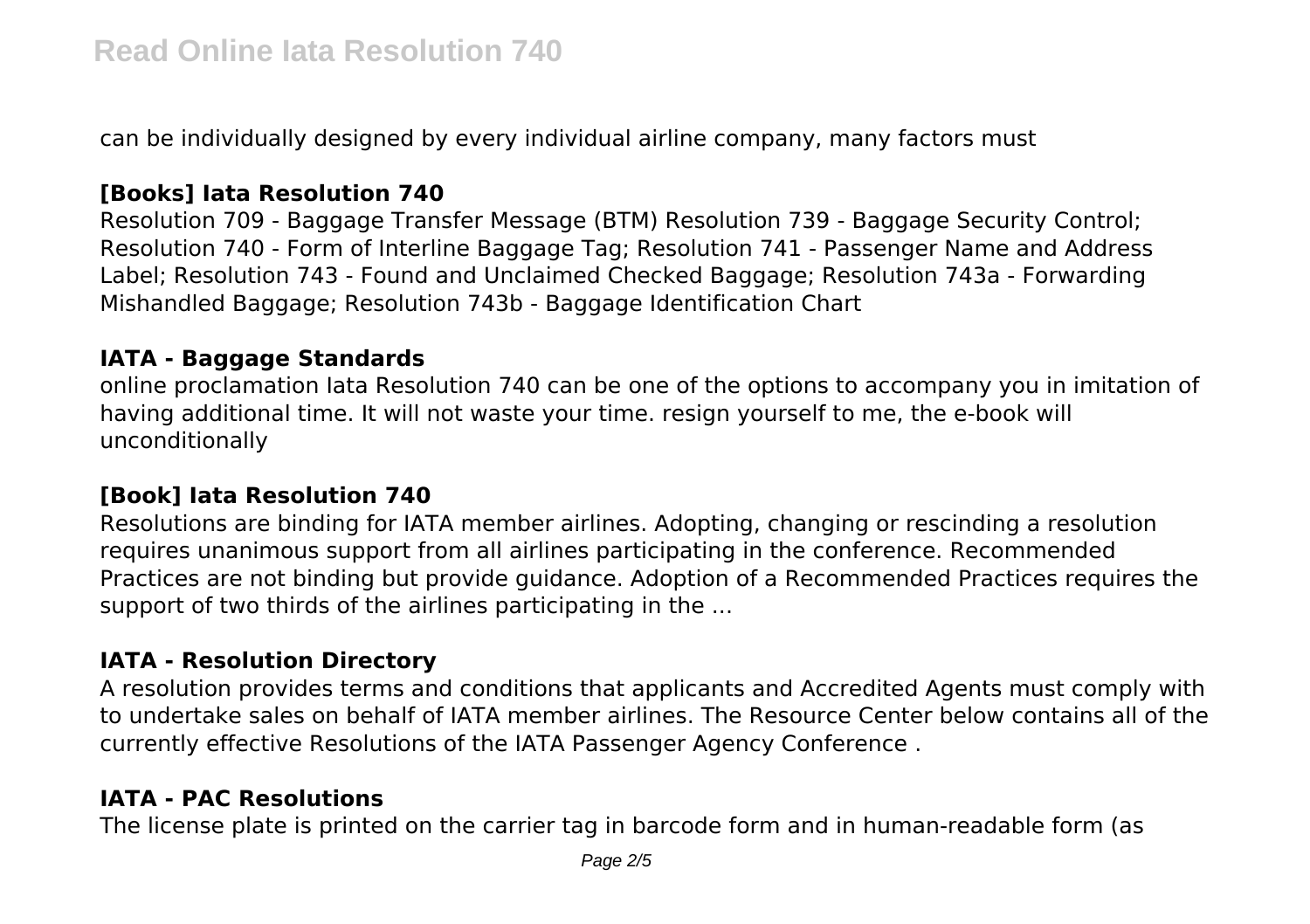defined in Resolution 740 in the IATA Passenger Services Conference Resolutions Manual, published annually by IATA).

## **Bag tag - Wikipedia**

IATA Resolution 753 on baggage tracking enables airlines to address the challenge of baggage mishandling by implementing cross-industry tracking for every baggage journey. Baggage Tracking is part of the IATA End to End baggage program that aims to improve efficiencies in baggage handling operations to meet the changing demands of passengers as ...

### **IATA - Baggage Tracking**

Note: A formal interpretation on Resolution 780 was given by the IATA Commissioner on 11 March 1985; a copy of which is available from the Secretariat upon request. GOVERNMENT RESERVATIONS CANADA The provisions of 2.4 of Article 2 and 7.5 of Article 7 are not applicable to traffic to and from points in

#### **Passenger Services Conference Resolutions Manual**

RESOLUTION 753: BAGGAGE TRACKING PSC(34)xxxx Expiry: Indefinite Type: Effective: June 2018 RESOLVED that: IATA members shall maintain an accurate inventory of baggage by monitoring the acquisition and delivery of baggage. Purpose Accurate baggage inventories will: - prevent and reduce mishandling by determining custody of every bag during ...

# **RESOLUTION 753: BAGGAGE TRACKING**

The 76th IATA Annual General Meeting (AGM) initially planned for 21-23 June 2020 is postponed to 23-24 November 2020

## **IATA - Home**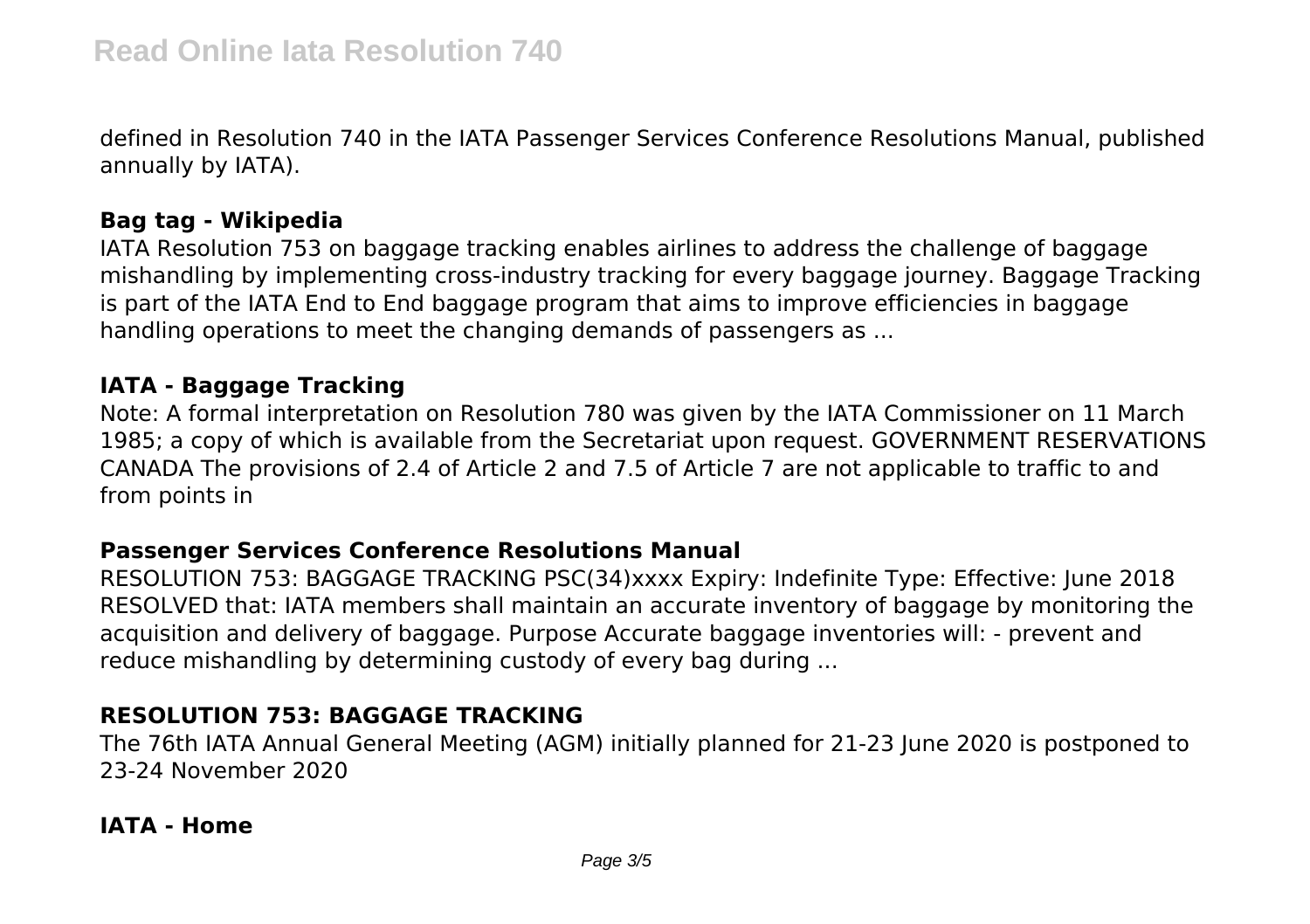The IATA Resolution 740, "Form of Interline Baggage Tag", describes what information must be available on the tag, and how its dimensions, cutouts and sections may be laid out.

#### **Baggage Tag - Security Label**

- IATA resolution 722e - IATA resolution 740 and 1740e: Data Interface - AEA standard - Certified to : SITA AirportConnect (CUTE) / SITA Liaison / ARINC vMUSE / ARINC iMUSE ARINC cMUSE / Navitaire GoNow & NewSkies are compatible Amadeus Air IT Americas EASE / TravelSky NEW APP Angel NEW APP

# **FUJITSU Printer 9870 Specifications : FUJITSU FRONTECH**

Resolutions Manual - IATA IATA Passenger Services Conference Resolutions Manual is used by 1 users Iata Passenger Services Conference Resolutions Manual Resolution 743 downloads at Booksreadr.org - Download free pdf files,ebooks and documents - TABLE OF CONTENTS Iata Resolution 740 downloads at Ebookmarket.org - Download free pdf

#### **Iata Resolutions Manual**

Resolution 700 RESOLUTION663\* INTERLINEBILLING PSC-CSC(14)663 Expiry: Indefinite Type: A RESOLVED that: 1. Except as may be otherwise agreed between the Members concerned, interline revenue shall be billed in accordance with the IATA Revenue Accounting Manual as amended from time to time. \* This Resolution is binding upon all Members of the ...

## **Resolution 700 - EAGOSH**

Resolution 753 on baggage tracking comes into effect in June 2018. The full details of Resolution 753 are available on the IATA website but, put simply, it says that 'IATA members shall maintain ...

# **What is IATA Resolution 753? | Aviation Pros**